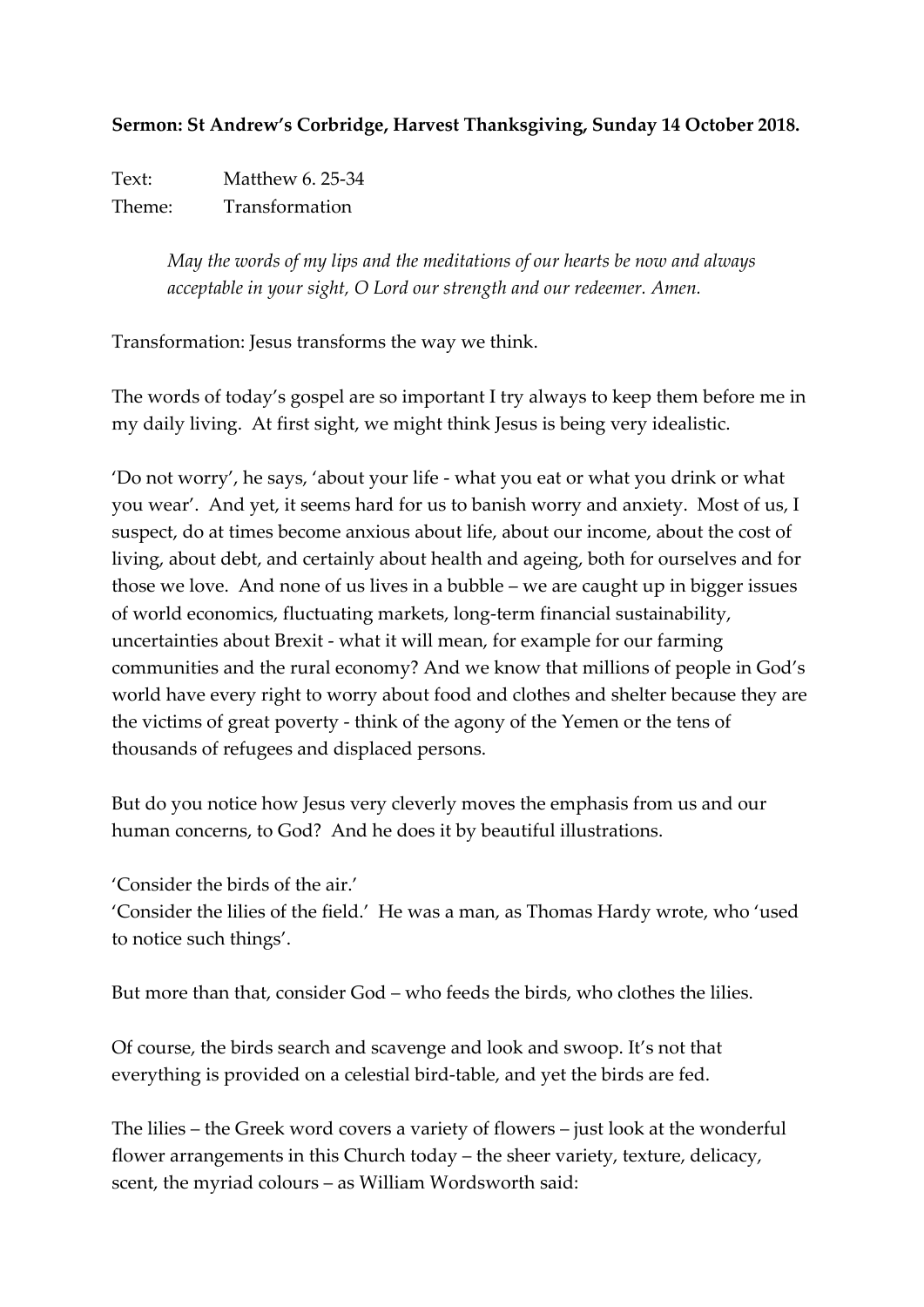*To me the meanest flower that blows can give Thoughts that do often lie too deep for tears*.

The flowers are painted and given scent by God.

Jesus transforms the way we think. He reminds us that the source of everything is the goodness and creativity and sheer abundant generosity of God our Father.

Creation, in its fruitfulness, in its diversity, in its benevolence – is a sacrament, an outward and visible sign, of the loving care of the God we worship.

And I think Jesus had a twinkle in his eye when he said these words. He wants us to be set free – the word 'worry' comes from the root 'to strangle'. There is a worry that is all too human, earth-bound, wrongly self-sufficient. It squeezes the joy and happiness and even the faith out of us. Spiritually, it strangles the life out of us. Jesus transforms the way we think. He sets us free by inviting us to set our eyes on God and to exercise faith and trust in the goodness of God.

That is why the Church celebrates Harvest Thanksgiving. This is the anti-selfsufficiency Festival.

*All good gifts around us are sent from heaven above.*

And when we grasp God's generosity, God's loving-kindness in giving us the gift of life, in giving us remarkable bodies with the capacity to work and develop skills and aptitudes, then God's generosity spills over into our generosity to others. We have an open-handed God, who inspires us also to be open-handed.

And again, I think it is with a twinkle that Jesus says – 'you of little faith'. If is when we put even our little faith in God – that suddenly, we discover just how faith grows, and as faith grows, our attitudes change – we are transformed.

St Andrew's is a community of faith. That means that together we keep our eyes fixed on God – we attend carefully and obediently to the words of Jesus and receive them as good news, and it also means that we become joyful and content, and truly happy because God is at the centre.

Do not worry about your life – seek first the Kingdom of God, Jesus says to us today. In other words, when we begin to reflect something of the life of heaven on earth –